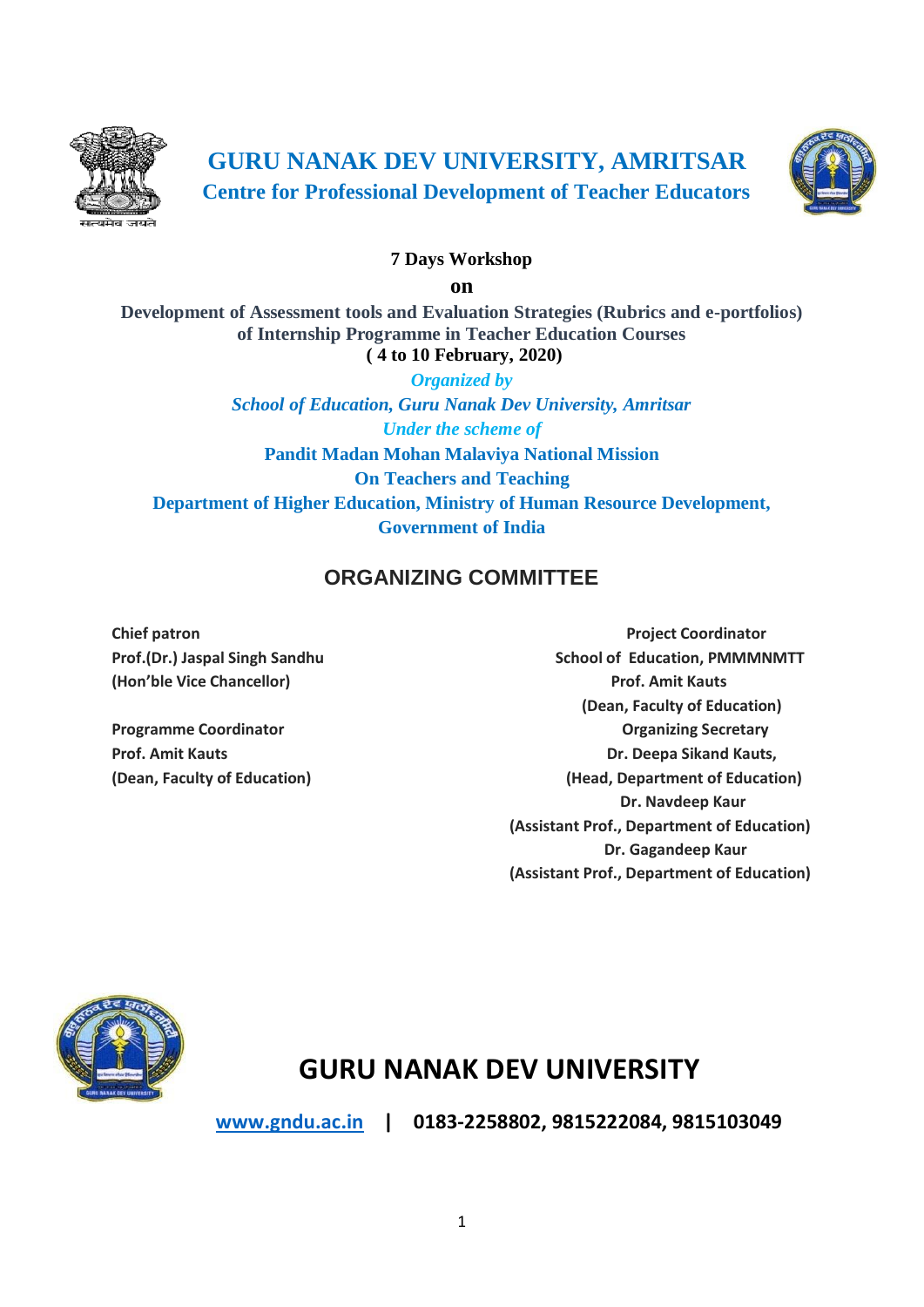#### **About Guru Nanak Dev University**

Guru Nanak Dev University was established at Amritsar, India on November 24, 1969 to commemorate Guru Nanak Dev's birth quincentenary celebrations. The university has marked its emblem across the globe and is continuing its journey of achieving new heights in pursuance of its cherished goals. University Grants Commission (UGC) has granted category -1 status to the university, the only university to get this ELITE STATUS in the region of Punjab , Haryana , Himachal Pradesh & Chandigarh . Improving its rank from last year, Guru Nanak Dev University has been ranked 59 in the All – India university ranking released under the national institution ranking framework (NIRF) by the Ministry of Human Resource Development (MHRD), Govt. of India. Guru Nanak Dev University (GNDU) being a State University became the first university to get approval of School of Education. The SOE endeavours to provide programmes of excellence in pre-service and in-service education of prospective and practicing teachers through teaching and learning, research, consultancy, publication and community services.

#### **ABOUT THE WORKSHOP**

Evaluation plays an enormous role in the teaching and learning process. It helps in forming the values of judgement and to identify areas for improvement, ultimately helping to realize the goals efficiently. This workshop aims to offer participants an introduction to the practical considerations of creating and using rubrics and e-portfolios for assessing students. Participants will have an opportunity to discuss research based practices for designing effective rubrics and e-portfolios.

#### **OBEJECTIVES**

- To enable participants to create opportunities to connect experiences with learning outcomes.
- To enable participants to identify elements and templates of well-designed holistic and analytic rubrics and e-portfolios.
- To develop the competency of the participants to create rubrics and e-portfolios aligned to specific learning objectives.
- To develop capacities of participants to use rubrics and e-portfolios to provide authentic assessment of student learning.
- To capacitate the participants to align rubrics and e-portfolios criteria with goals and priorities
- To develop proficiency of the participants to evaluate rubrics and e-portfolios to serve different purposes.

#### **TARGET GROUP**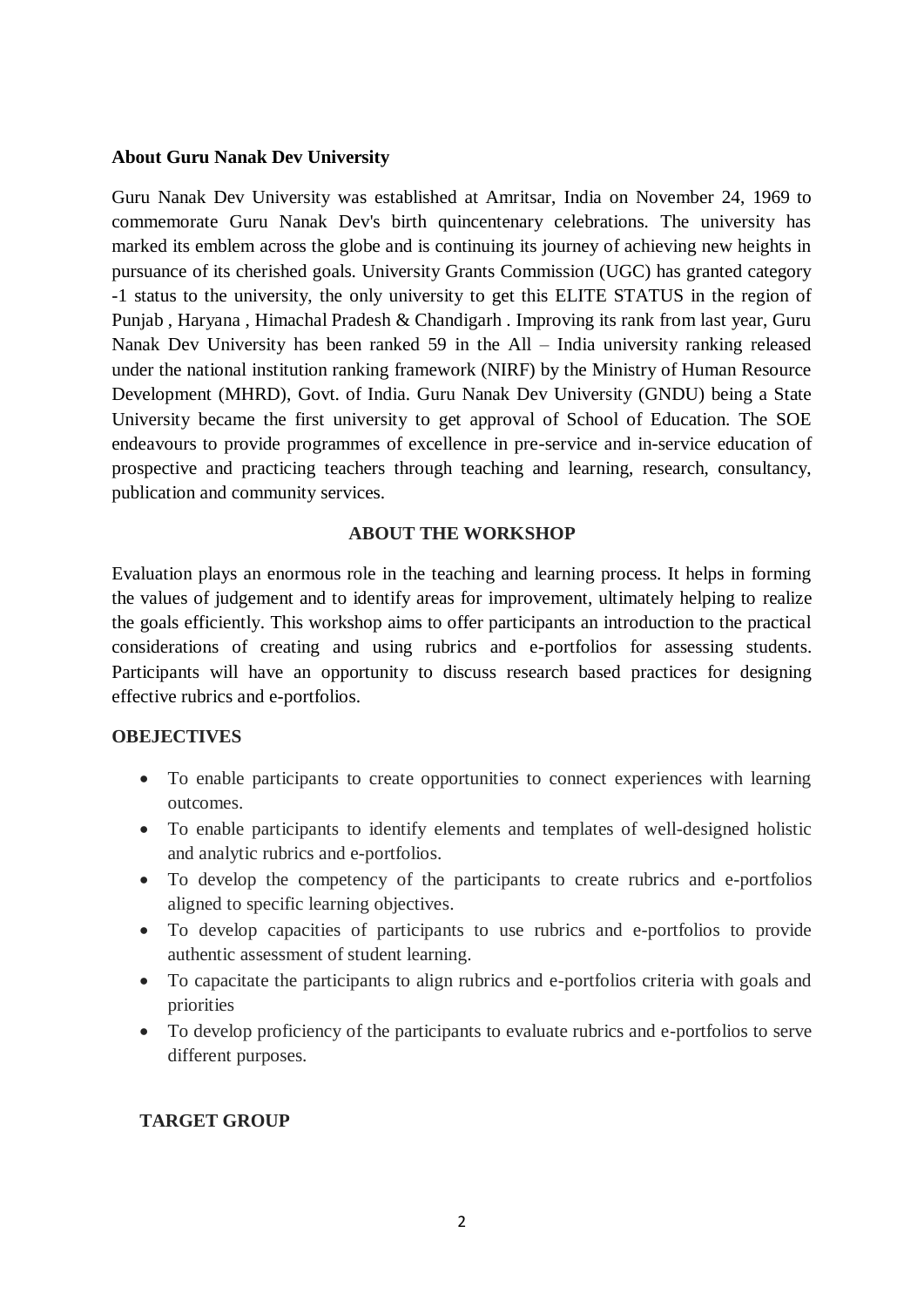Teacher educators and teachers in higher education will be considered as the participants of this workshop. Number of participants will be 30.

#### **WORKSHOP CONTENTS**

#### **ASSESSMENT TOOLS:**

- **Questionnaire**
- **Rating Scale**
- **Diagnostic Test**

## **RUBRICS**

- concept
- Use of rubrics
- Types /approaches
- Creating /designing rubrics
- Analyzing and reporting information gathered from a rubric (Qualitative and quantitative)

## **E-PORTFOLIO**

- Concept
- Designing and development of E-PORTFOLIO
- How to use E- portfolio?
- Steps of E-PORTFOLIO assessment
- Analyzing and reporting data

## **WORKSHOP REGISTRATION**

There is no registration fee for the workshop. Fill the attached registration form duly forwarded by the competent authority, create a pdf and send on the e-mail [pmmmnmttgndu@gmail.com.](mailto:pmmmnmttgndu@gmail.com) Submission of this form does not guarantee registration till you receive confirmation of admission to the workshop.

## **ACCOMMODATION AND TRAVELS**

- $\checkmark$  Out station participants will be provided free shared room accommodation subjected to availability in the guest house.
- $\checkmark$  Registered participants will receive status of confirmation.
- $\checkmark$  Out station participants may be paid up to a limit of A/C railway fare (three tier) or A/C Deluxe bus fare on production of tickets. Road travels will be reimbursed on the production of valid tickets and as per UGC norms. Breakfast and lunch will be arranged at the workshop venue.